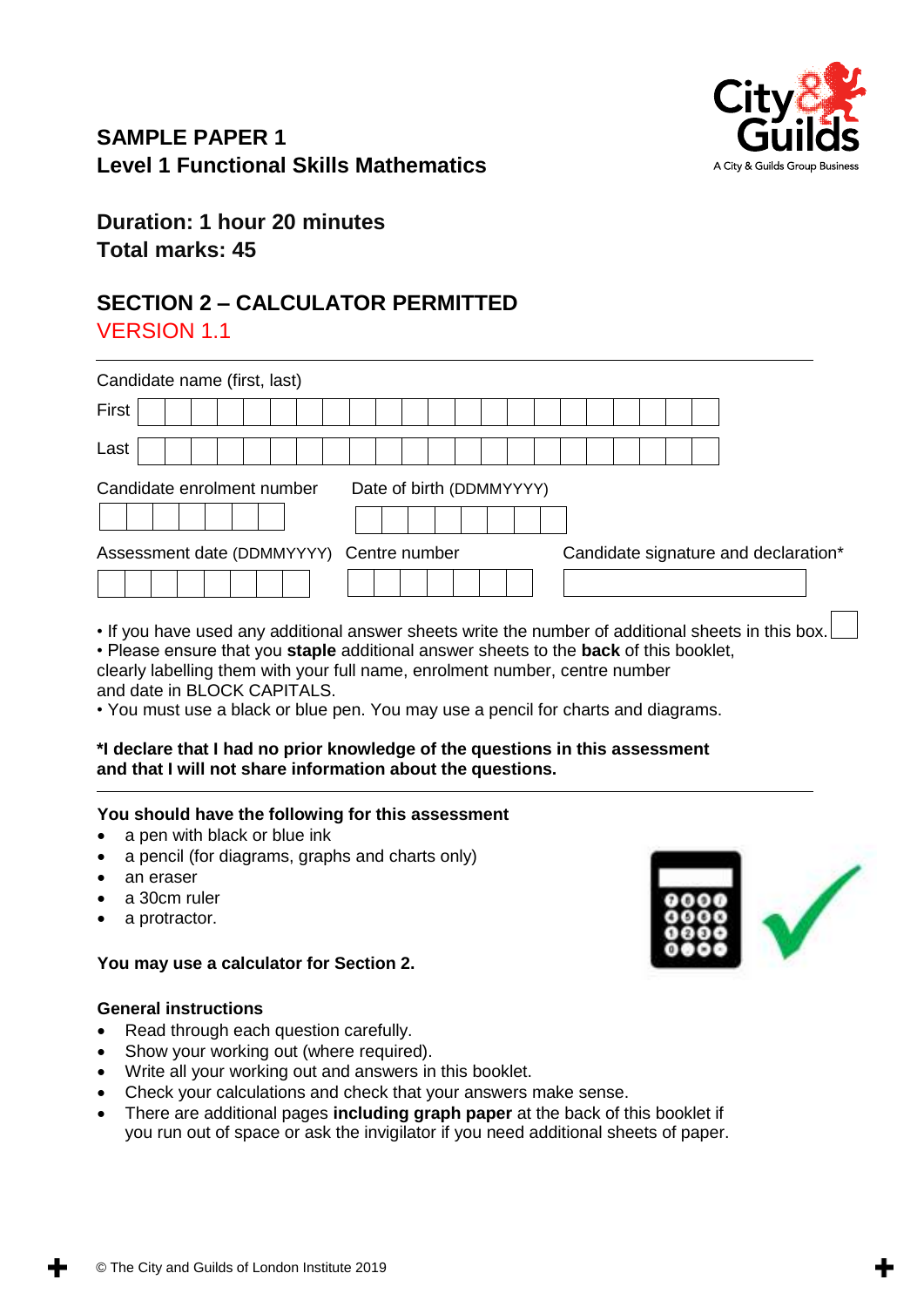# **SECTION 2 – CALCULATOR PERMITTED**

There are **45** marks available in this section.

You should check all your work as you go along.

You may use a calculator.

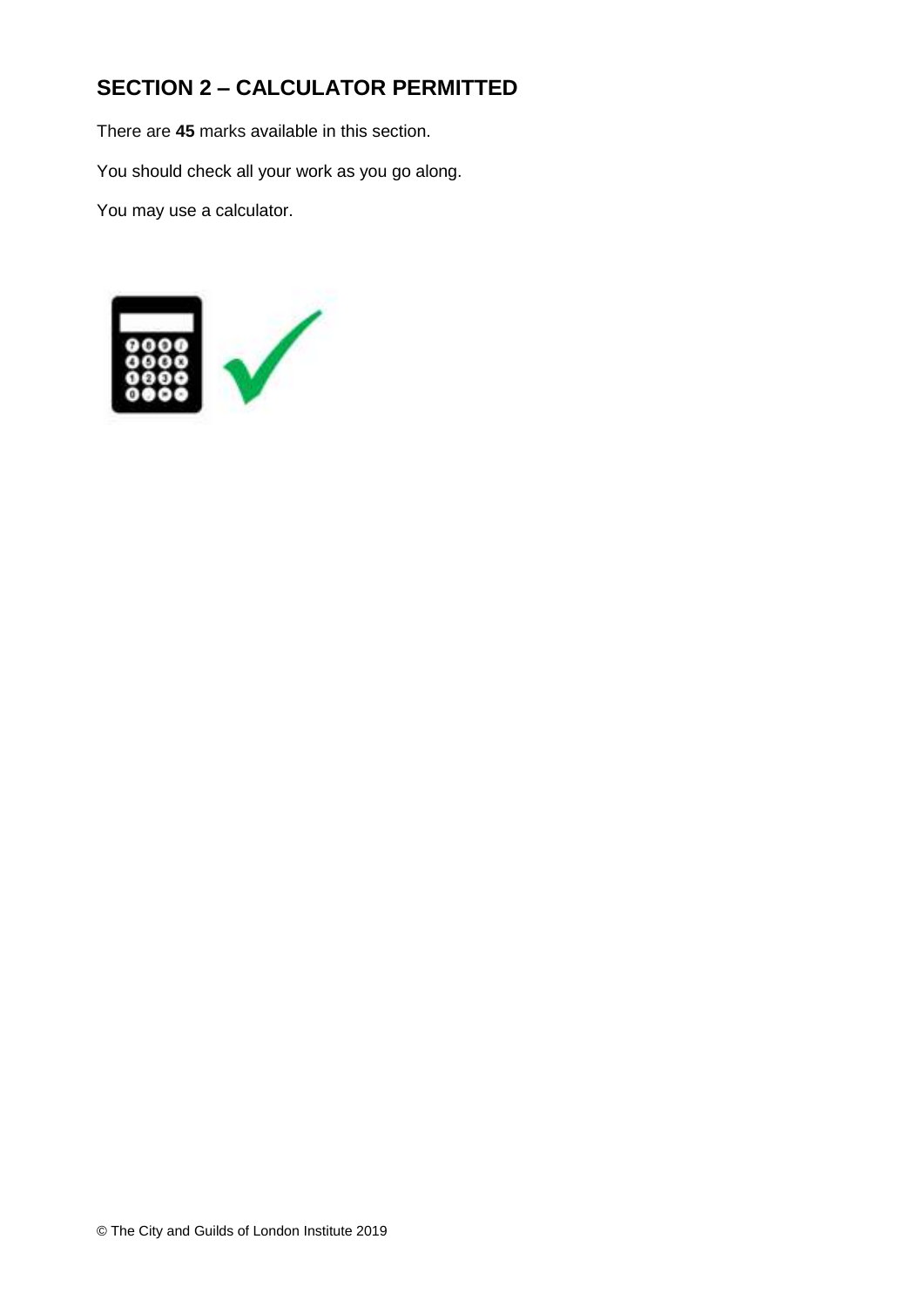### **Q1**

# Write **eight hundred and seven thousand, two hundred and five** in figures.

# **(1 mark)**

\_\_\_\_\_\_\_\_\_\_\_\_\_\_\_\_\_\_\_\_

\_\_\_\_\_\_\_\_\_\_\_\_\_\_\_\_\_\_\_\_

#### **Q2**

What is 2043.666666 rounded to 2 decimal places?

# **(1 mark)**

### **Q3**

Which one of these nets will fold to make a cube?

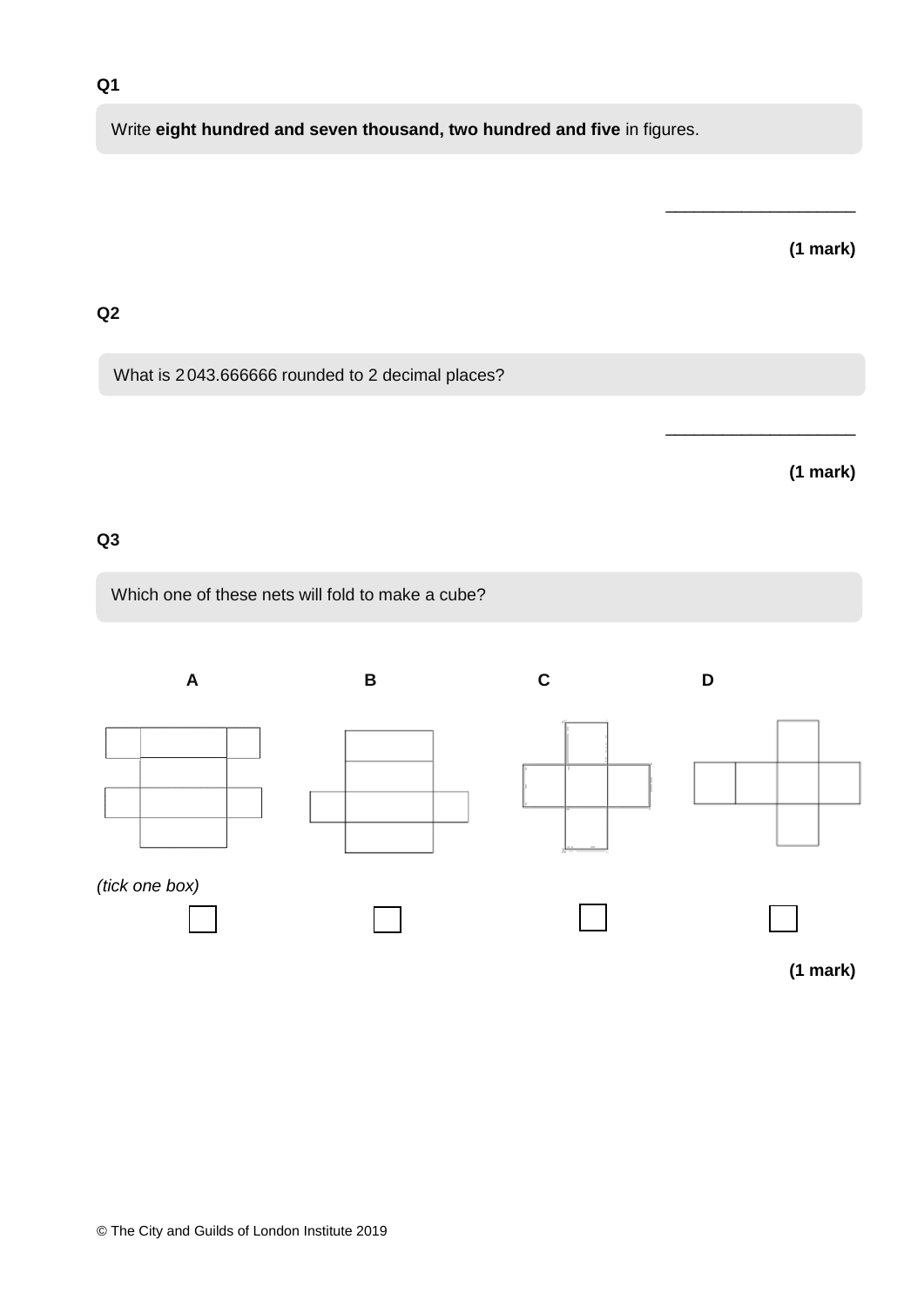

#### **Q5**

Which one of the following lists is in decreasing order from the largest to the smallest?

(*tick one box)*

|   | <b>A</b> 252,080 252,300 250,900 $\Box$ |                               |  |
|---|-----------------------------------------|-------------------------------|--|
|   | <b>B</b> 252,080 250,900 252,300 $\Box$ |                               |  |
|   | <b>C</b> 252,300 252,080 250,900        |                               |  |
| D |                                         | $252,300$ $250,900$ $252,080$ |  |

**(1 mark)**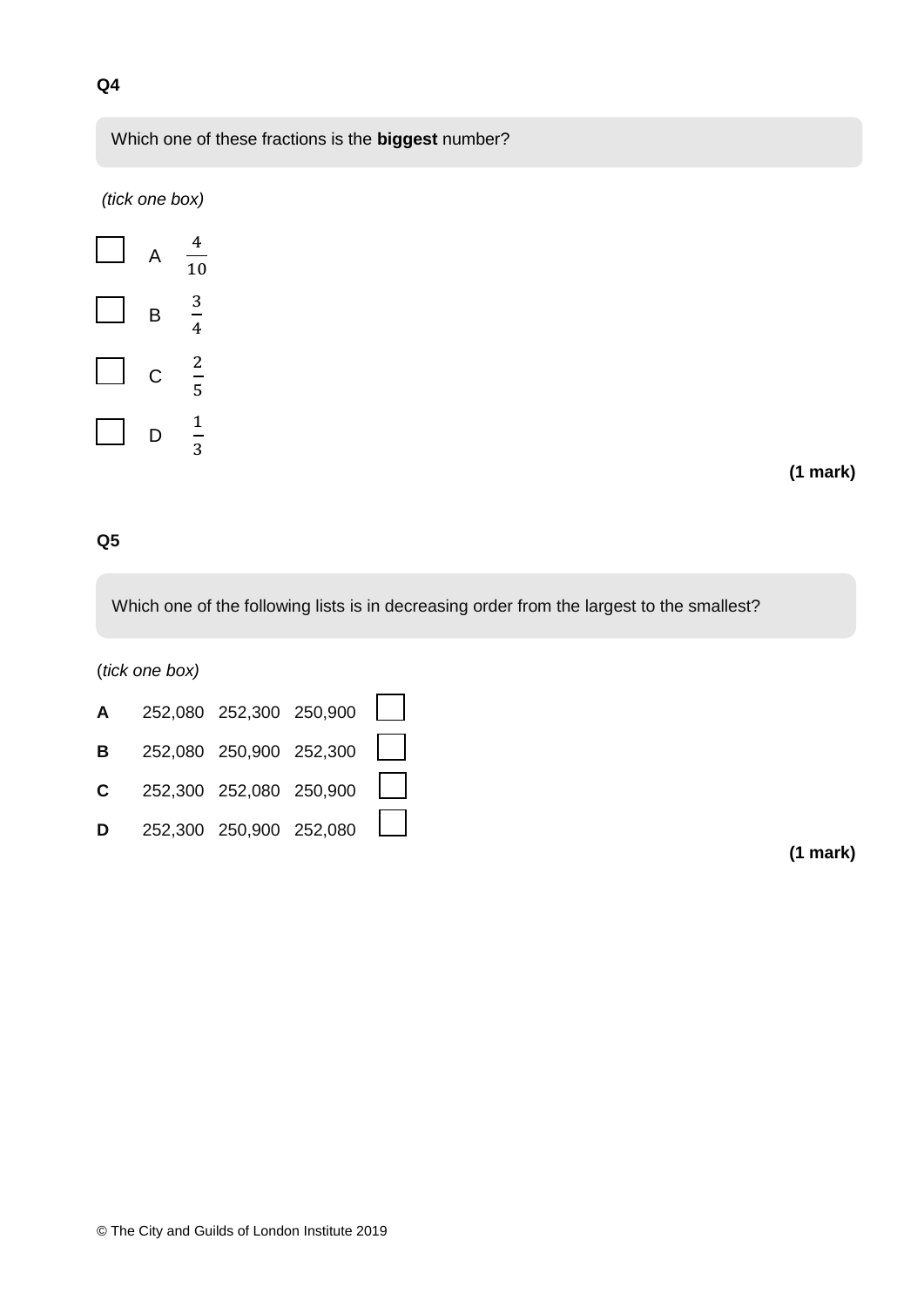**Q6** A customer wants to buy a sofa. The salesperson says he must pay a deposit.



Explain why the salesperson must have made a mistake.

# **(1 mark) Explanation**

## **Q7**

A gardener needs to order fertiliser for a piece of land. The piece of land is a square with sides measuring 8 metres.

This formula shows how many **grams** of fertiliser she needs.

# **grams of fertiliser needed = length in metres x width in metres x 25**

The supplier sells these bags of fertiliser.



Which bag of fertiliser should the gardener order? Include figures to explain your answer.

| Show all your working. |        |
|------------------------|--------|
|                        |        |
|                        |        |
| <b>Explanation</b>     | kg bag |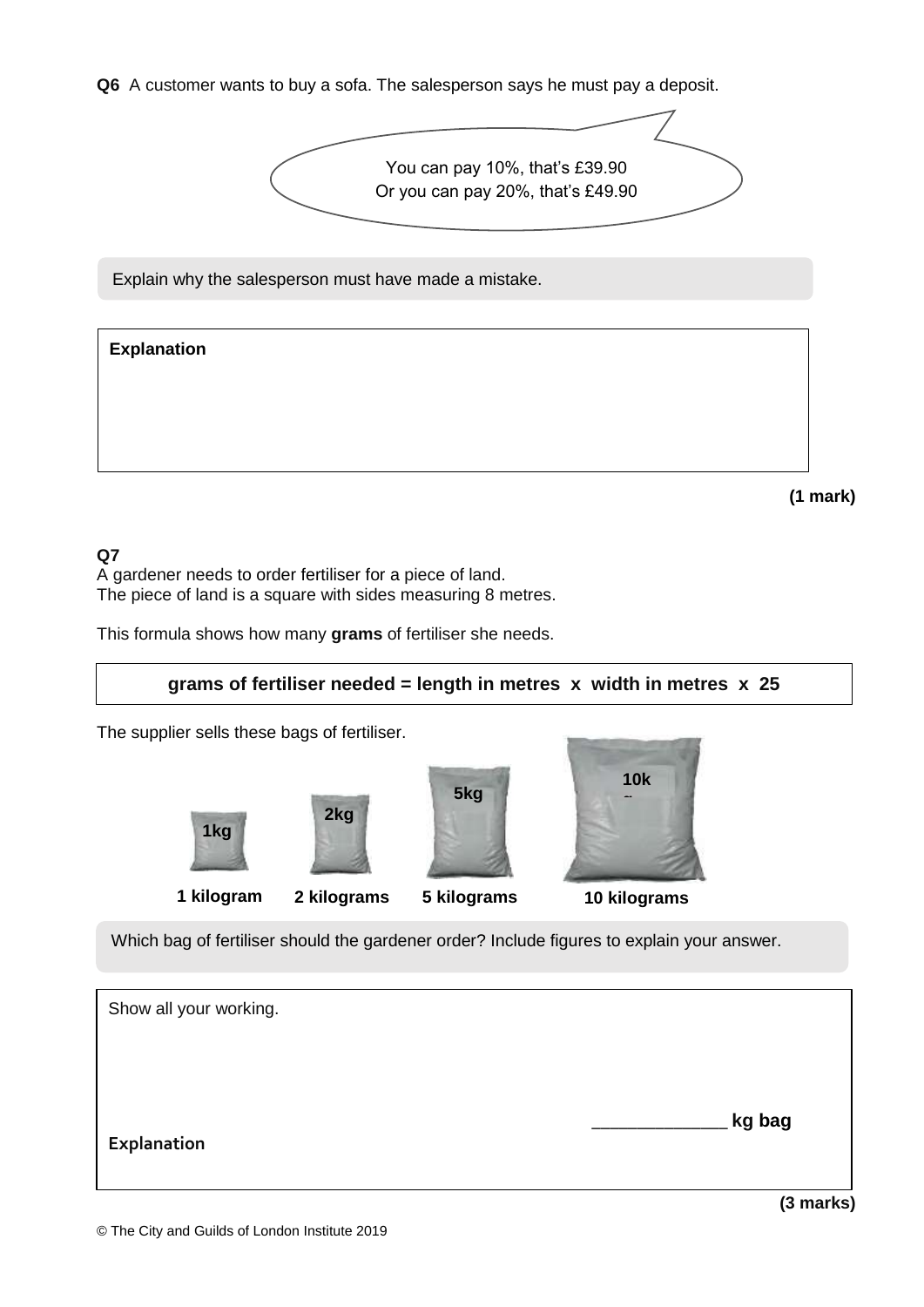# **Q8**

A shelf stacker is making a display in a shop. It is made from six identical boxes. Each box is a cube.



Which one of the shapes below is a side view (elevation) of the display from **side X** ?



The side view (elevation) from side X is **Shape** \_\_\_\_\_\_\_\_\_\_\_\_

Each box has sides measuring **0.5m**

Work out the area of this side of the display. **Give units in your answer.**

Show all your working. **Area** \_\_\_\_\_\_\_\_\_\_\_\_\_\_\_ \_\_\_

## Each box weighs 950g

What is the weight of the whole display in **kilograms**?

Show all your working. \_\_\_\_\_\_\_\_\_\_\_\_\_\_\_\_\_\_\_\_\_**kg**

**(4 marks)**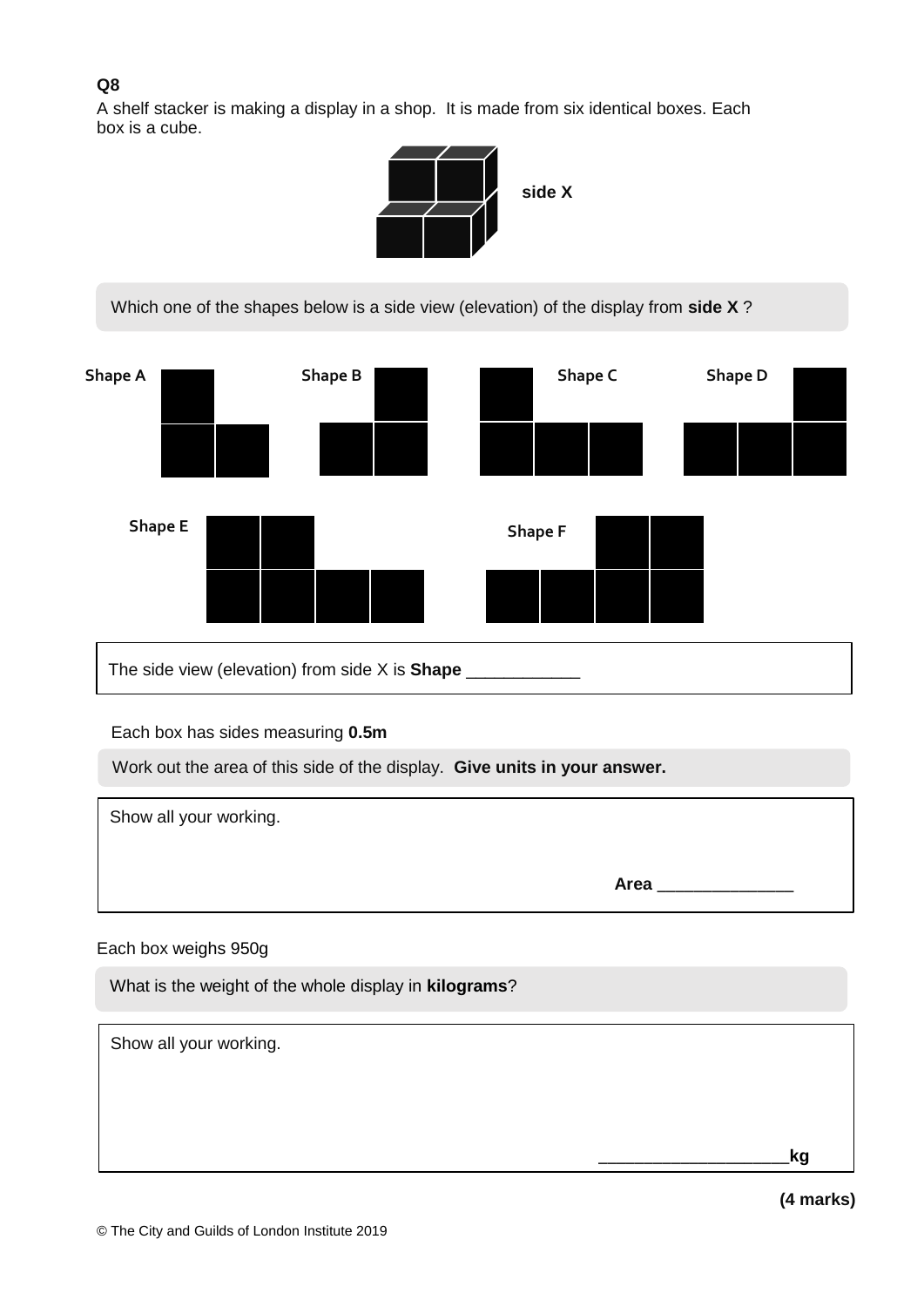**Q9** A tourist wants to know how long it will take to walk to a museum. This map shows the route from a nearby station to the museum.



The route measures 6.5cm on the map.

It takes the tourist 10 minutes to walk a kilometre.

How long will it take him to walk to the museum from the station? **Give units in your answer.**

Show all your working.

 **Amount of time to walk** \_\_\_\_\_\_\_\_\_\_\_\_\_\_\_\_\_\_

**(4 marks)**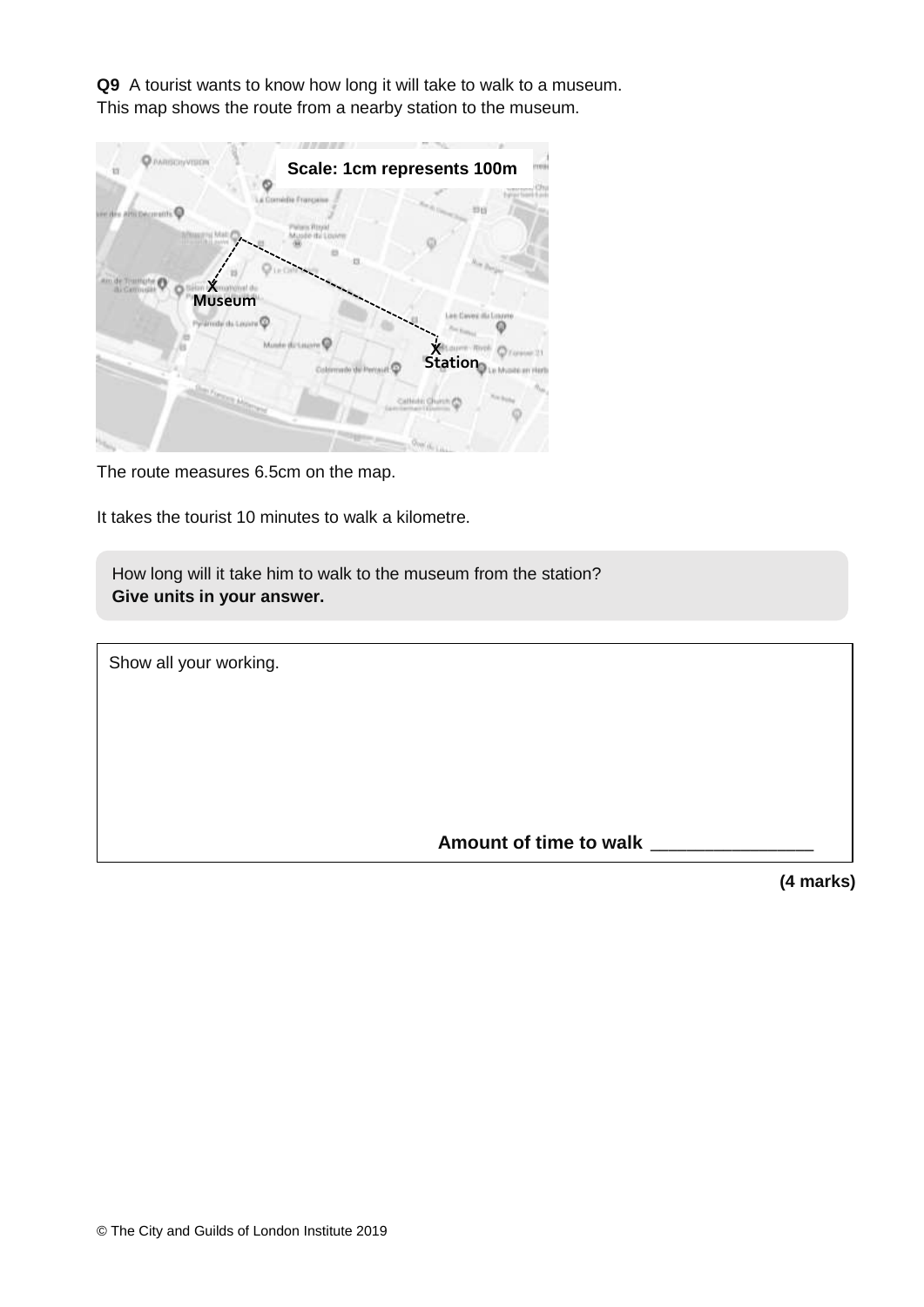**Q10** A sales rep needs some cardboard boxes to store samples at work.

The office supplier has three different sized boxes.



| <b>Box</b> | <b>Width</b>     | Length           | <b>Height</b>    |
|------------|------------------|------------------|------------------|
|            | 35cm             | 35 <sub>cm</sub> | 55cm             |
| R          | 40cm             | 40cm             | 40cm             |
| €          | 30 <sub>cm</sub> | 60cm             | 30 <sub>cm</sub> |

Which box has the largest volume?

Explain your answer. Include figures to support your explanation.

| Answer ______________________ |  |
|-------------------------------|--|
| Show all your working.        |  |
|                               |  |
|                               |  |
|                               |  |
|                               |  |
| <b>Explanation</b>            |  |
|                               |  |
|                               |  |
|                               |  |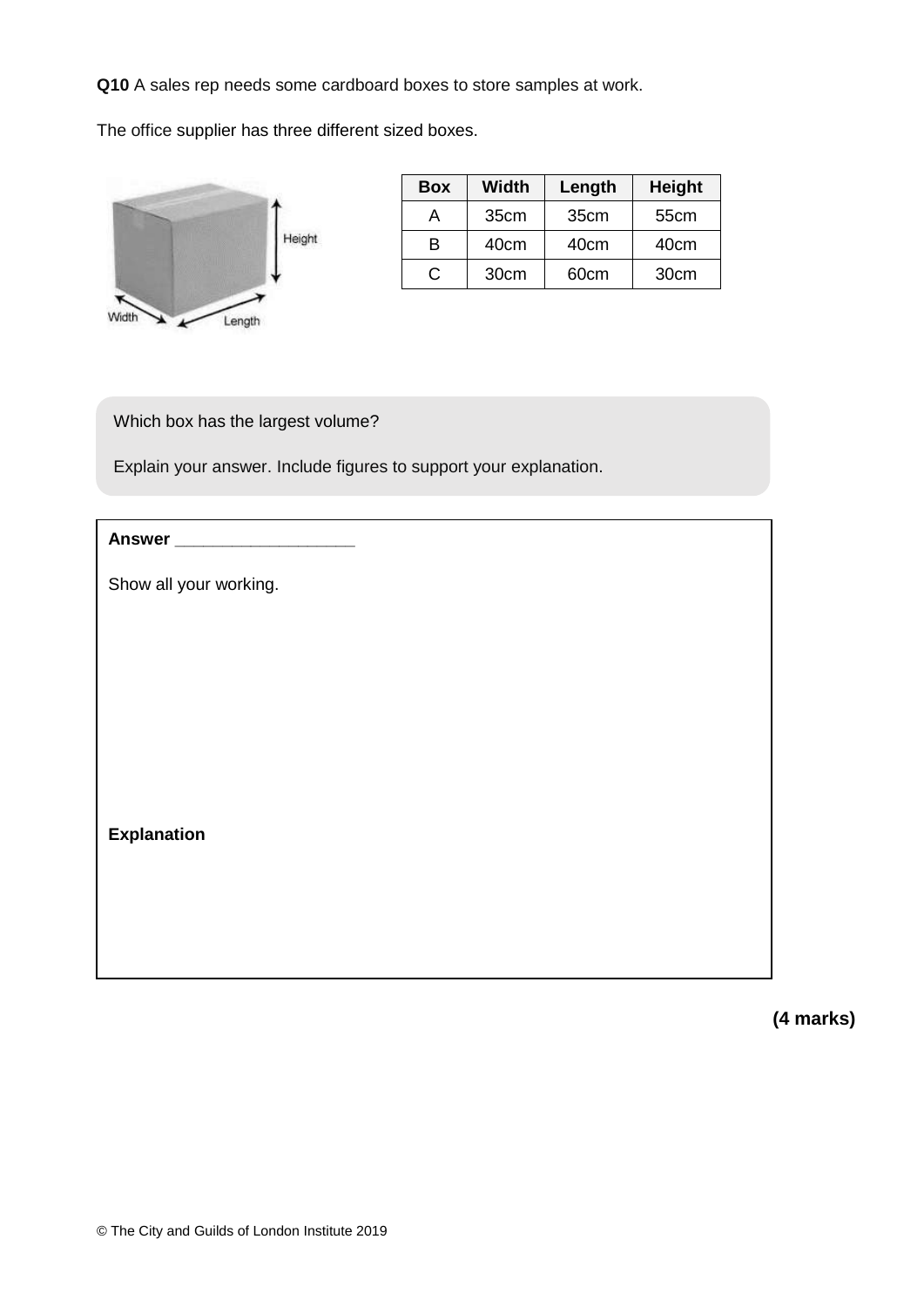**Q11** A carpet fitter needs to order some fixing strips to hold the carpet all around the edges of this floor.



He can cut and join fixing strips.

An online shop has packs of fixing strips on offer



Work out the total cost for the packs of fixing strips the carpet fitter needs to order.

| Show all your working. |              |
|------------------------|--------------|
|                        |              |
|                        |              |
|                        |              |
|                        |              |
|                        |              |
|                        | Total cost £ |
|                        |              |

**(5 marks)**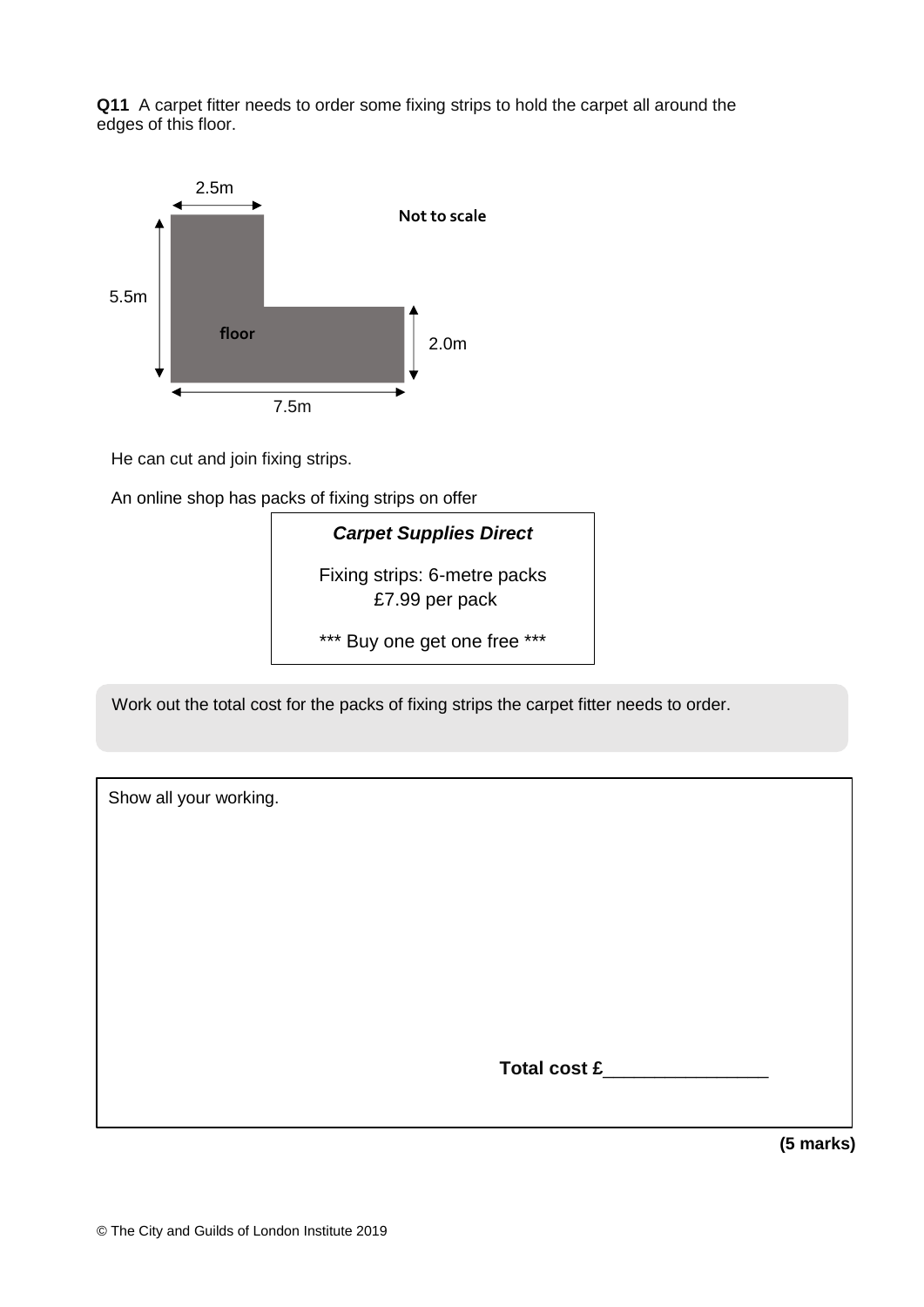**Q12** A doctors' receptionist wants to display a notice to show patients how long, on average, they will wait to see a doctor.

The receptionist recorded how long past their appointment time patients at the surgery waited to see their doctor yesterday morning.

| <b>Minutes waiting</b>  |   |  |  |  |  |  |
|-------------------------|---|--|--|--|--|--|
| (to the nearest minute) |   |  |  |  |  |  |
|                         |   |  |  |  |  |  |
|                         | 5 |  |  |  |  |  |
| 10                      |   |  |  |  |  |  |
|                         |   |  |  |  |  |  |

Complete the notice.

Show all your working.

| <b>Hilltop Surgery</b>                                                                                                    |  |  |  |  |  |
|---------------------------------------------------------------------------------------------------------------------------|--|--|--|--|--|
| <b>Average waiting time</b>                                                                                               |  |  |  |  |  |
| You should expect to wait<br>minutes to see a doctor today.                                                               |  |  |  |  |  |
| Explain why using the waiting times for yesterday morning might not give a suitable<br>waiting time to put on the notice. |  |  |  |  |  |
| <b>Explanation</b>                                                                                                        |  |  |  |  |  |
|                                                                                                                           |  |  |  |  |  |

**(3 marks)**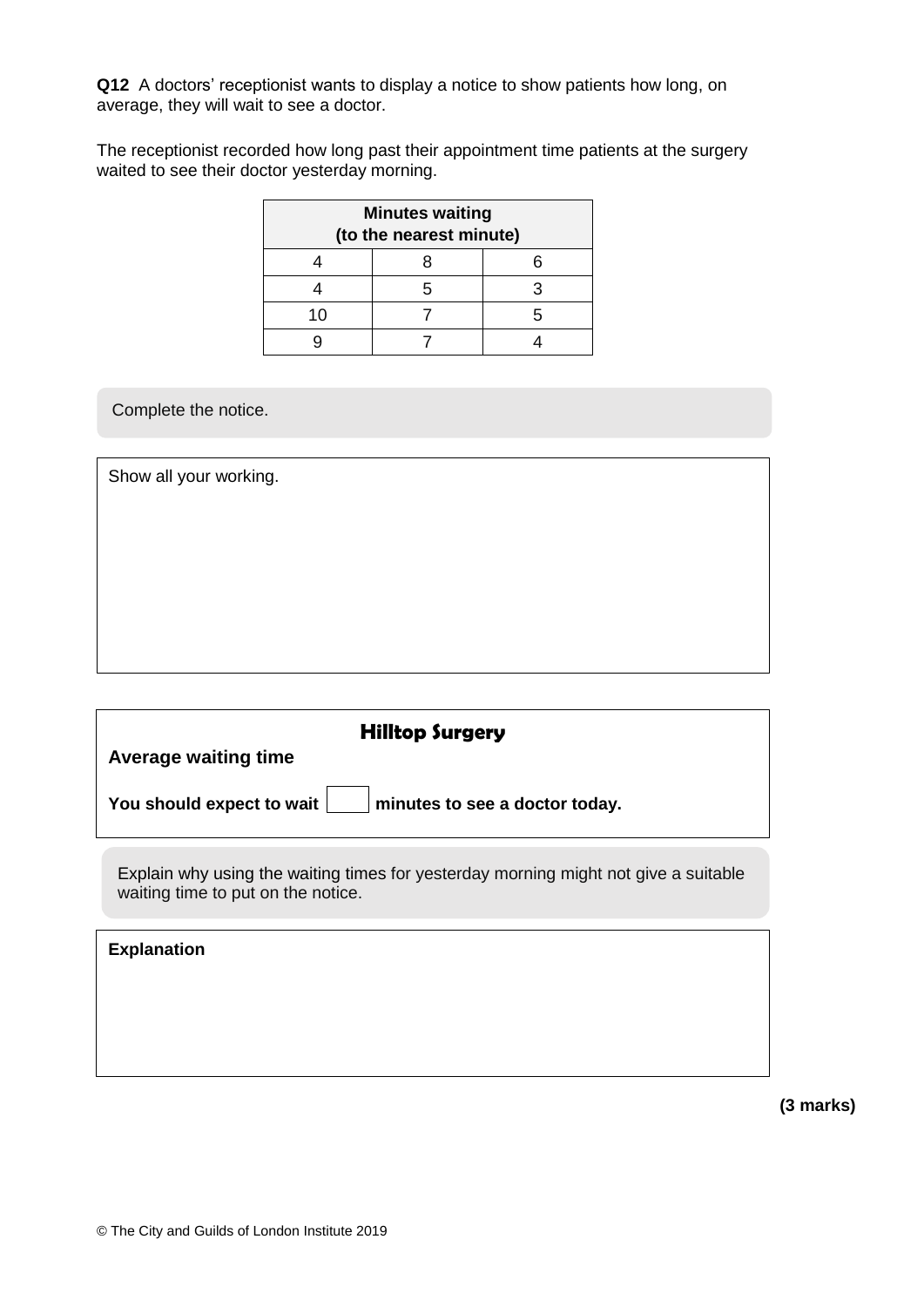**Q13** A customer needs to buy a washing machine. He wants to pay monthly.

Two different shops have the washing machine he wants.



Work out which offer is cheaper and by how much. How much would the customer need to pay today?

Show all your working. **Shop\_\_\_\_\_\_\_\_\_ offer is cheaper by £\_\_\_\_\_\_\_\_\_\_\_\_\_\_\_\_\_\_** Amount to pay today £

**(5 marks)**

ֺ֝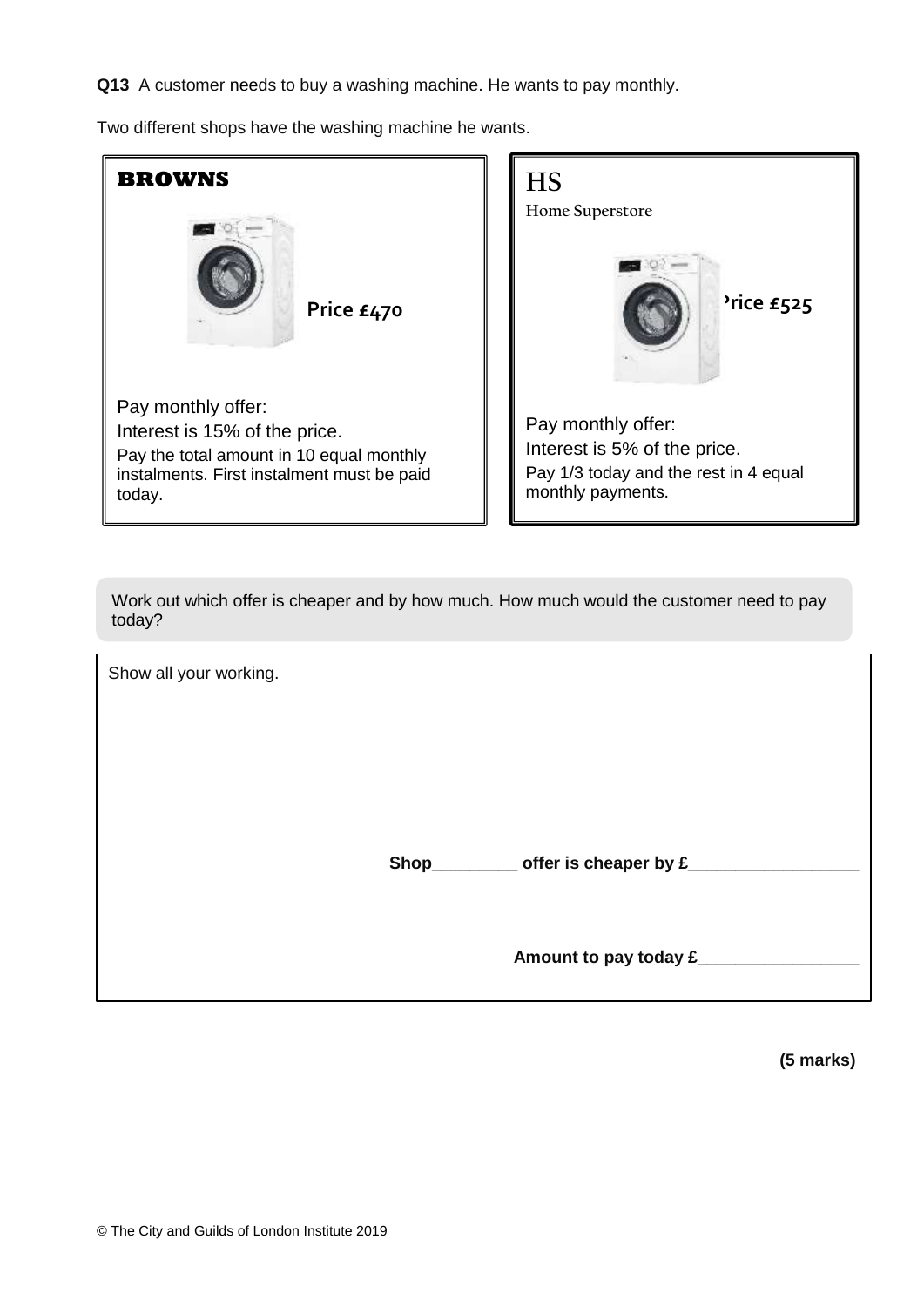**Q14** This table shows the number of orders a sales person got in six months.

| <b>Month</b> | Number of orders |  |  |  |  |  |
|--------------|------------------|--|--|--|--|--|
| January      | 150              |  |  |  |  |  |
| February     | 155              |  |  |  |  |  |
| March        | 170              |  |  |  |  |  |
| April        | 160              |  |  |  |  |  |
| May          | 180              |  |  |  |  |  |
| June         | 200              |  |  |  |  |  |

Draw a line graph to show this information.

|  | ٠ |            |
|--|---|------------|
|  |   |            |
|  |   |            |
|  |   |            |
|  |   |            |
|  |   |            |
|  |   |            |
|  |   |            |
|  |   |            |
|  |   |            |
|  |   |            |
|  |   |            |
|  |   |            |
|  |   |            |
|  |   |            |
|  |   |            |
|  |   |            |
|  |   |            |
|  |   |            |
|  |   |            |
|  |   |            |
|  |   |            |
|  |   |            |
|  |   |            |
|  |   |            |
|  |   |            |
|  | ÷ |            |
|  |   |            |
|  |   |            |
|  |   |            |
|  |   |            |
|  |   |            |
|  |   |            |
|  |   |            |
|  |   |            |
|  |   |            |
|  |   |            |
|  |   |            |
|  |   |            |
|  |   |            |
|  |   | -9-11<br>- |
|  |   |            |
|  |   |            |
|  |   |            |
|  |   |            |
|  |   |            |
|  |   |            |
|  |   |            |
|  |   |            |
|  |   |            |
|  |   |            |
|  |   |            |
|  |   |            |
|  |   |            |
|  |   |            |
|  |   |            |
|  |   |            |
|  |   |            |
|  |   |            |
|  |   |            |
|  |   |            |
|  |   |            |
|  |   |            |
|  |   |            |
|  |   |            |
|  |   |            |
|  |   |            |
|  |   |            |
|  |   |            |
|  |   |            |
|  |   |            |

Explain what your graph shows about the number of orders.

## **Explanation**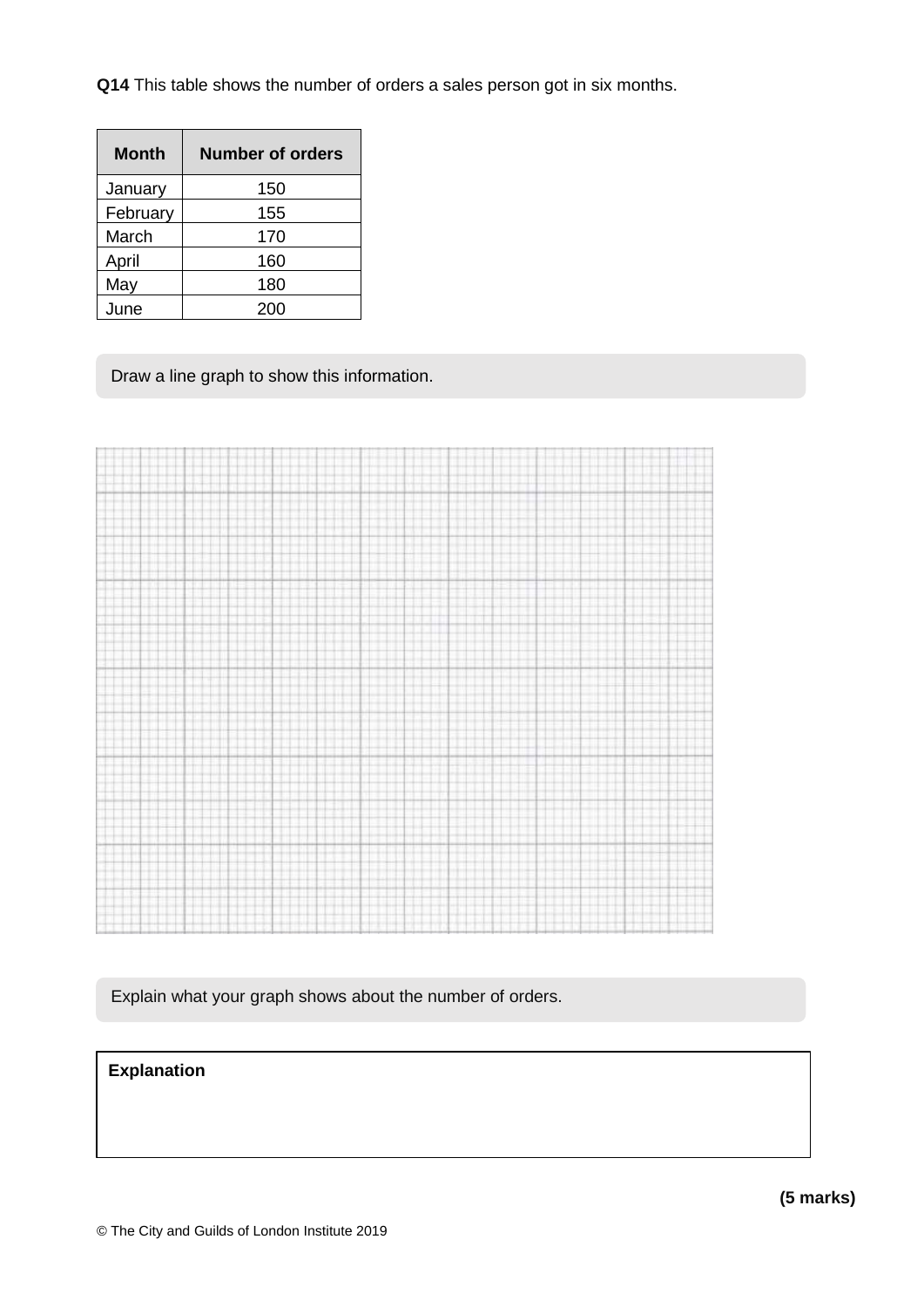**Q15** Your boss needs to go to a meeting in London on Sunday. He lives half an hour drive from Stockport station. He doesn't want to leave home too early.

The meeting starts at 14:00. It is in a hotel a 15-minute walk from the station in London.

This is the train timetable for Sunday.

| <b>Sundays</b>    |      |      |        |           |      |      |
|-------------------|------|------|--------|-----------|------|------|
| <b>Manchester</b> | 0920 | 1020 | 1035 - | 1115      | 1135 | 1155 |
| Stockport         | 0928 | 1029 | 1046   | 1124      | 1144 | 1205 |
| Stoke-on-Trent    | 1000 | 1100 |        | 1115 1152 | 1214 | 1235 |
| London            | 1206 | 1254 | 1257   | 1328      | 1347 | 1410 |

The website also has information about ticket prices.

| <b>Prices between Stockport and London</b> |                        |                   |  |  |  |  |
|--------------------------------------------|------------------------|-------------------|--|--|--|--|
| <b>Ticket type</b>                         | Off-peak<br>(weekends) | Peak<br>(any day) |  |  |  |  |
| <b>Single</b><br>(one way)                 | £44.55                 | £175.00           |  |  |  |  |
| Return<br>(two journeys)                   | £89.10                 | £242.00           |  |  |  |  |

Work out the best train for your boss to catch. Explain why you chose that train.

Space for working.

**Train Train** 

**Explanation**

Your boss will travel back on Monday

Work out the cheapest cost for your boss to travel to London and back.

| Cheapest cost £ |
|-----------------|

**(6 marks)**